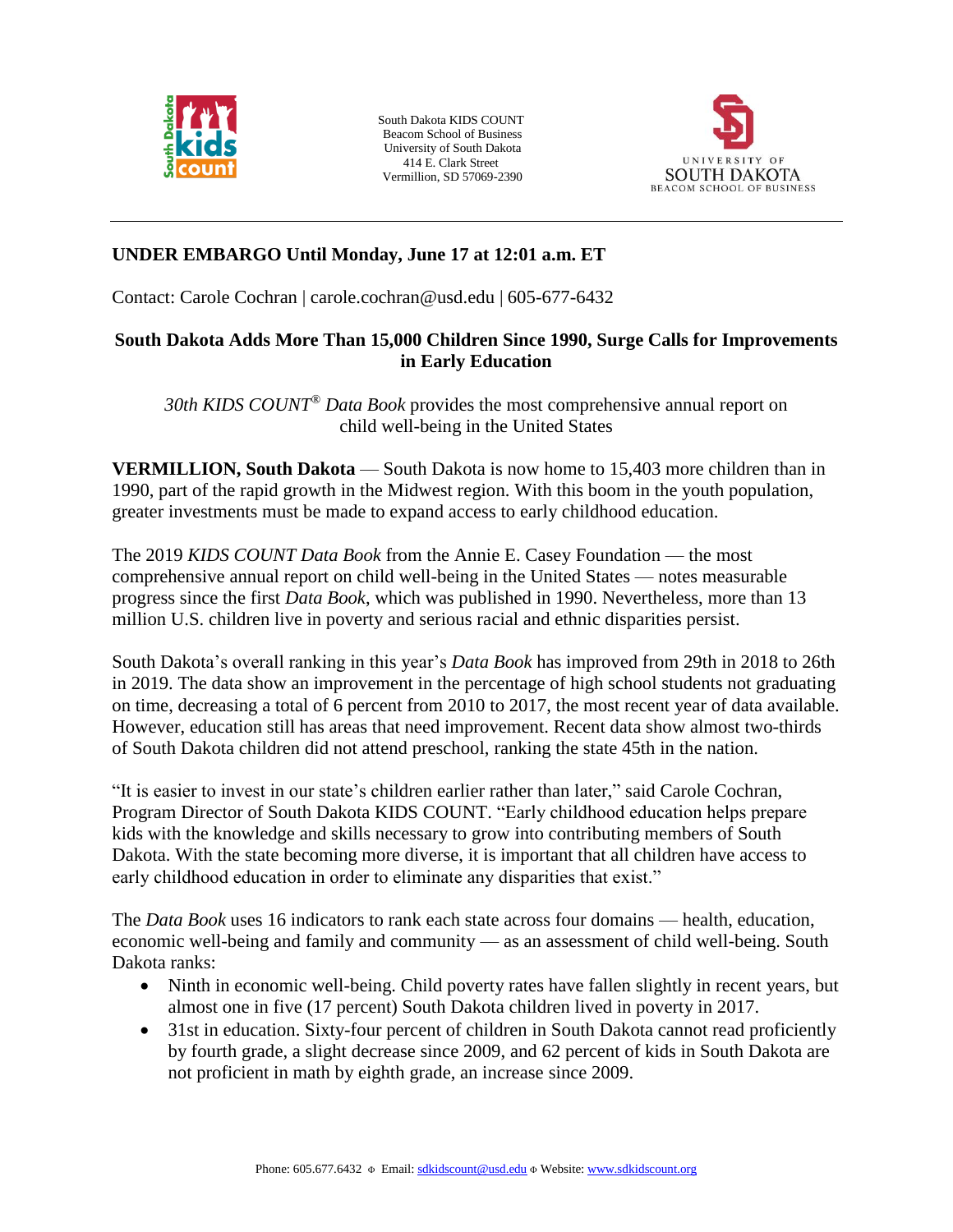- 24th in the family and community domain. South Dakota saw a 7 percent increase between 2010-2017, with 31 percent of children living in single-parent households (62,000) in 2017.
- 45th in health. Child death rates have increased slightly since 2010. In 2017, South Dakota ranked 49th with a rate of 41 deaths per 100,000 children ages one to 19.

"America's children are one-quarter of our population and 100 percent of our future," said Casey Foundation president and CEO Lisa Hamilton. "All of the 74 million kids in our increasingly diverse country have unlimited potential, and we have the data, knowledge and evidence to create the policies that will help them realize it. It's incumbent on us to do just that."

The Casey Foundation points to areas of tremendous improvement in children's lives nationally — including access to health care, decreased rates of teen childbearing and increased rates of high school graduation — and draws a direct line to policies that support this success. Especially as the child population is expanding, there are steps that policymakers should take to help all children thrive. The Casey Foundation calls on elected officials and representatives to do the following:

- *Expand the programs that make and keep kids healthy*. For the sake of all children, regardless of their immigration status, states should expand access to Medicaid.
- *Address ethnic and racial inequities.* The national averages of child well-being can mask the reality that black and brown children still face a greater number of obstacles.
- *Count all kids.* Ensure the 2020 census counts all children, especially those under five years old and from hard-to-count areas.

The 2019 KIDS COUNT Data Book is the 30<sup>th</sup> edition of an annual data study that is based on U.S. Census and other publicly available data, representing all 50 states, the District of Columbia and Puerto Rico.

## **Release Information**

The *2019 KIDS COUNT Data Book* will be available June 17 at 12:01 a.m. EDT at [www.aecf.org.](file:///C:/Users/ccochran/AppData/Local/Microsoft/Windows/Temporary%20Internet%20Files/AppData/Local/Microsoft/Windows/INetCache/Content.Outlook/From%20Beau%20to%20Review/www.aecf.org) Additional information is available at [www.aecf.org/databook.](file:///C:/Users/ccochran/AppData/Local/Microsoft/Windows/Temporary%20Internet%20Files/AppData/Local/Microsoft/Windows/INetCache/Content.Outlook/From%20Beau%20to%20Review/www.aecf.org/databook) Journalists interested in creating maps, graphs and rankings in stories about the *Data Book* can use the *KIDS COUNT* Data Center at [datacenter.kidscount.org.](file:///C:/Users/ccochran/AppData/Local/Microsoft/Windows/Temporary%20Internet%20Files/AppData/Local/Microsoft/Windows/INetCache/Content.Outlook/From%20Beau%20to%20Review/datacenter.kidscount.org)

## **About South Dakota KIDS COUNT**

The South Dakota KIDS COUNT Project provides a broad picture of how the South Dakota children are doing and provides parents, policymakers, advocates and others interested in the well-being of children with information they need to make informed decisions about policies and programs for children and families.

#### **About the Beacom School of Business**

USD's Beacom School of Business was established in 1927 and has been accredited by the Association to Advance Collegiate Schools of Business (AACSB) since 1949. The leading business school in the region, Beacom's programs are consistently ranked among the top business schools in the nation by Princeton Review, U.S. News & World Report and others for its high-quality learning experience, student success, affordability and high-caliber of faculty and